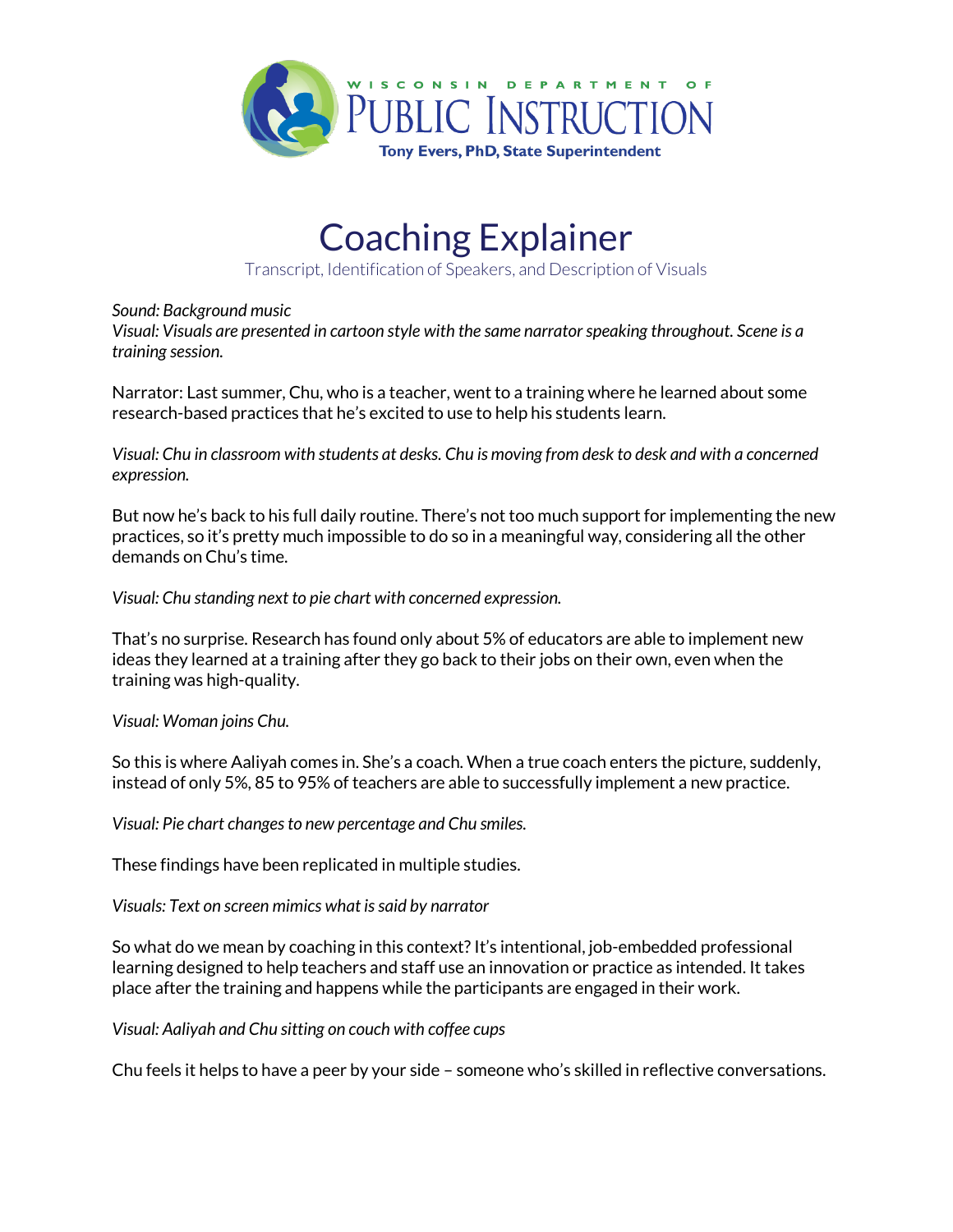

*Visual: Graphics depicting descriptions narrator mentions*

Someone with an open, self-reflective, and culturally responsive mindset.

*Visual: Abstract mountains with path running up them*

Someone who knows you'll run into internal and external barriers to reaching the goals you've set and knows how to help you make a plan to get past them.

*Visual: Mountain graphic turns into an abstract chart graphic*

Someone with dedicated time and skills to help you step back and analyze what the data says about whether your efforts are making the impact you want.

*Visual: Chu in classroom going from desk to desk assisting students. He is smiling.*

Aaliyah helps Chu comes to answers on his own, keeping everything confidential along the way.

*Visual: Alia joins Chu in classroom.*

So Chu gets to practice the new skills he learned in his training in an environment that's safe and judgment-free.

*Visual: Ali and Chu on white background*

You're probably familiar with this kind of one-on-one instructional coaching. But Aaliyah has a varied job in her district.

*Visual: Chu disappears and woman appears in his place. Abstract graph appears in background.*

She's also coached the district leadership team as they've looked at what data shows about reducing achievement gaps.

*Visual: Women disappears and a different woman takes her place.*

She coaches principals too.

*Visual: Woman disappears and two men appear in her place.*

Once, she even got pulled in to help a co-teaching pair with difficult conversations so they could work together more productively.

*Visuals: Aaliyah at a table in a meeting, then in a science classroom, then in a classroom with teachers.*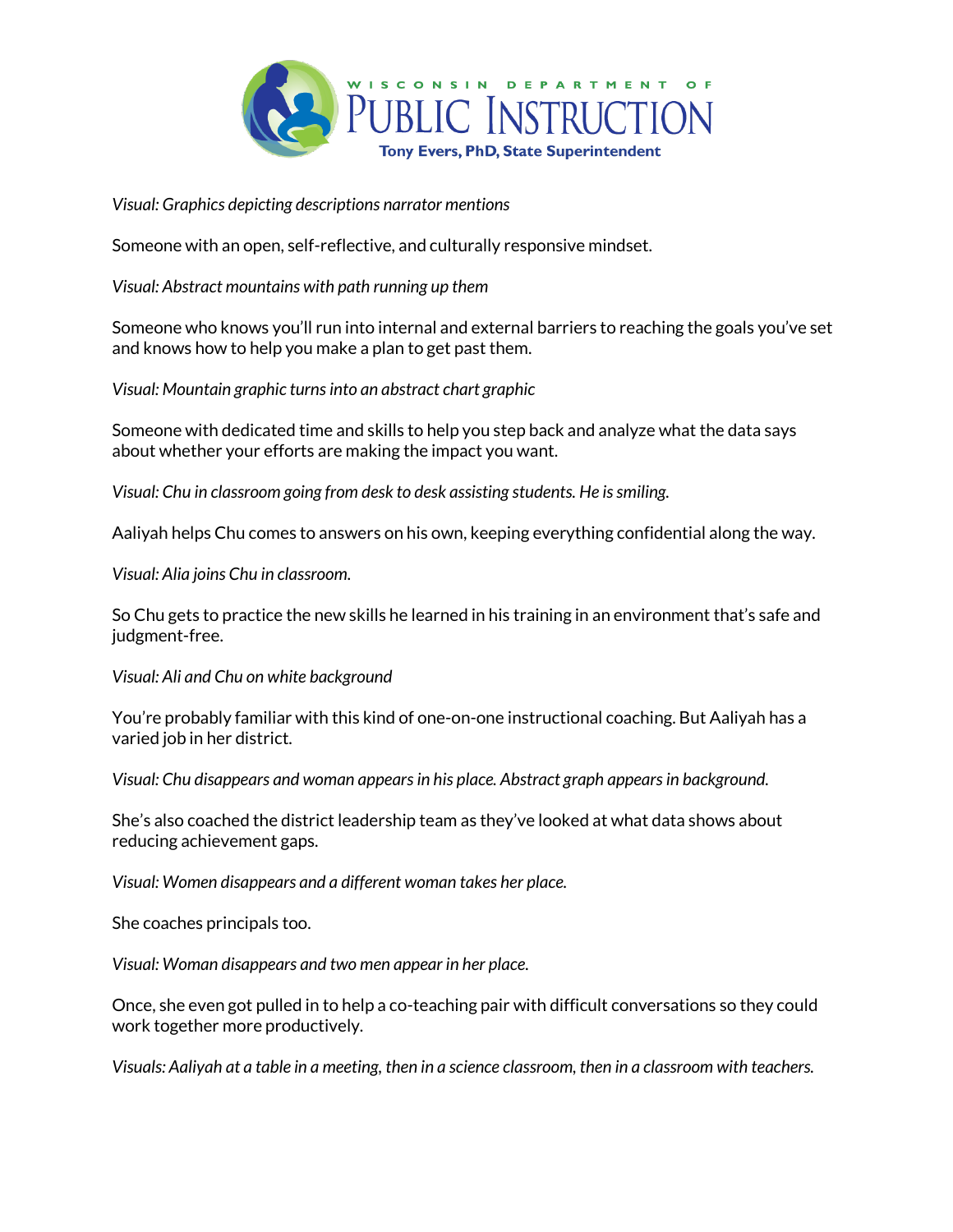

Not every coach has the skills to coach in all of these situations, but there are some commonalities to what all these kinds of coaching look like when coaching is working well.

*Visual: Alia by herself on a white background, then joined by another woman with text "Coaching"*

One of the reasons Aaliyah is able to support Chu is that her administrators understand and have made crystal-clear what effective coaching is.

*Visual: Aaliyah with document graphic in background*

Aaliyah's job description is well-thought-out, and there's been common training in the district on what makes a coach a coach.

*Visual: Classroom with male teacher with concerned expression, assisting students*

Now, Aaliyah has visited neighboring districts where staff haven't had time to comb through the research and develop their own clear definition of coaching. As a result, these coaches aren't really doing the same practice that was proven in the research. And so, despite the district's investments of time and money, they're not getting most of the benefits of coaching.

*Visual: Abstract document graphic*

This is why we put in the time to make a definition that any coach or school can use.

*Visual: Silhouette of Wisconsin*

We tapped Wisconsin practitioners and experts as well as the leading research.

*Visuals: Text on screen mimics what is said by narrator*

Our eight-page document, The Coaching Competency Practice Profile, breaks down effective coaching into several core competencies. We spell out exactly what those competencies look like when their components are being practiced really well versus when they're just emerging in a coach's practice.

*Text on screen: (1) Reflective Practice, (2) Change Facilitation, (3) Coaching Conversation Facilitation, (4) Communicate Skills, (5) Relationship Development, (6) Knowledge Base Development.*

Versus when they're not there at all.

*Visual: Ali and Chu with student*

Actual coaches in Wisconsin schools helped us field test and revise this document to make sure it's workable and helpful.